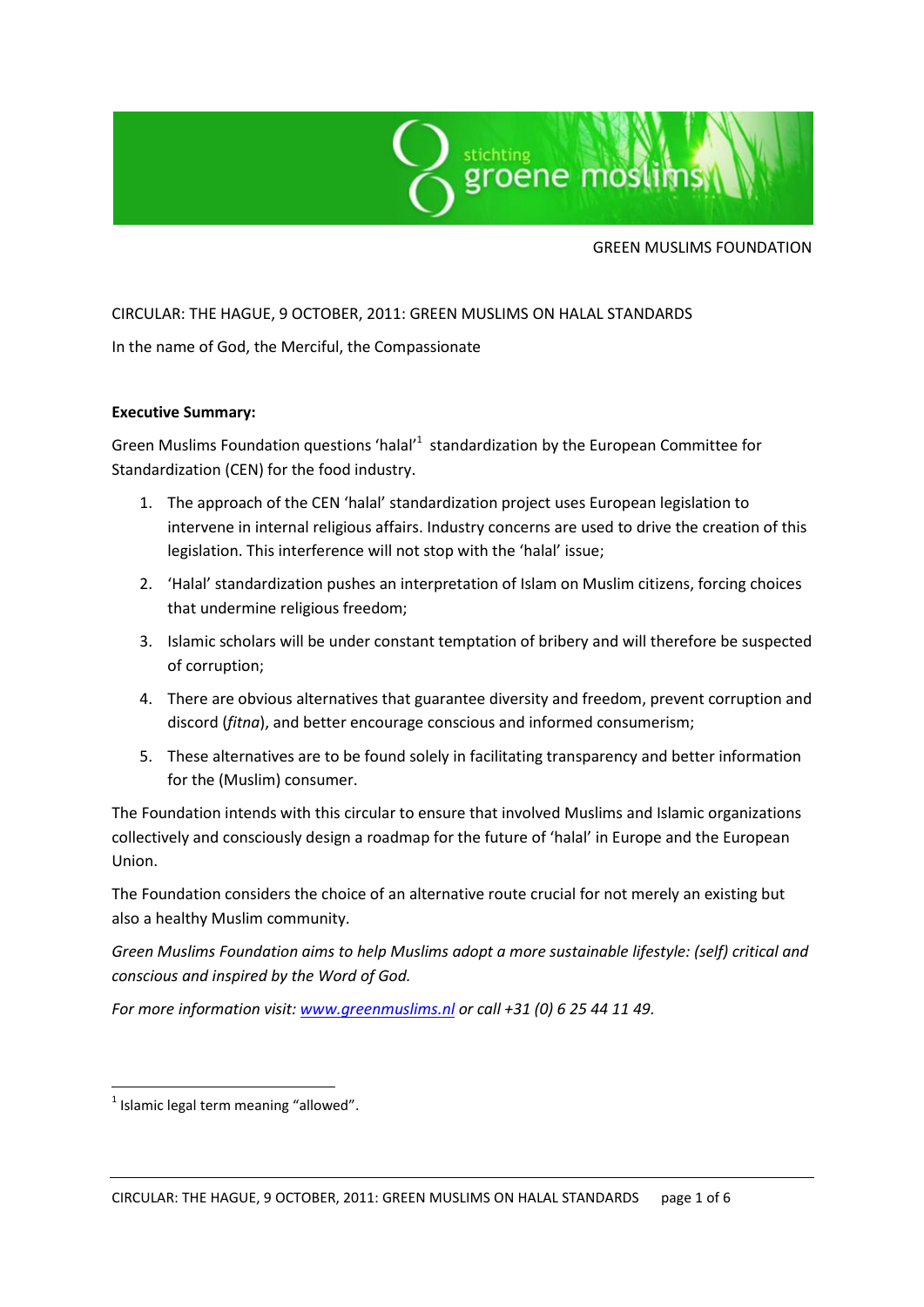### **CIRCULAR**

**1. Green Muslims Foundation questions 'halal'**<sup>2</sup> **standardization** by the European Committee for Standardization (CEN) for the food industry. The Foundation intends with this circular to ensure that Muslims and Islamic organizations collectively and consciously design a roadmap for the future of 'halal' in Europe and the European Union. This publication aims to bring these issues to the attention of Muslim individuals as well as Islamic organizations in the Netherlands and Europe as a whole.

There is an initiative put forth by the Western European national standards organizations to have CEN make 'halal' standards for the food industry of Europe. This circular focuses on the central question: While this seems laudable, is it truly desirable?The Foundation responds to this emphatically in the negative.

The Foundation presents an alternative that matches the place that religion ought to have in a civil and democratic Europe and which is in line with modern developments in the consumer market.

In the following section, essential background information is laid out to increase understanding and to give context as to why CEN's involvement in this should be questioned.

\*\*\*

# **2. This circular is put forth in response to the initiative of the European Committee for**

**Standardization (CEN)** to meet the needs of the meat and food industry by establishing a 'halal' standard. Food producers experience a certain degree of arbitrariness on the part of the 'halal' certification organizations while they note that the 'halal' industry suffers from declining confidence from Muslim consumers. Muslim consumers on the other hand experience discomfort from the lack of transparency of production practices of 'halal' foods and are increasingly suspicious of 'halal' labelling.

In order to understand the implications of this CEN-initiative, background information about the following subjects follows:

- a) Standardization in Europe;
- b) *Shari'a* for European Muslims*;*
- c) Place of religion in the European context.

**a) Standards:** The government of each European country has designated a national standardization body for industry. This is a monopoly non-profit company that sets common standards for industry to support the (inter)national economy. NEN is the institute designated for the Netherlands while CEN is designated for the European Union and ISO for international standards. Well known examples of standardization vary from the standard sizes of nuts and bolts, to safety standards for the chemical industry, and child safety standards established for toy manufactures. Once a standard

**.** 

<sup>&</sup>lt;sup>2</sup> Islamic legal term meaning "allowed"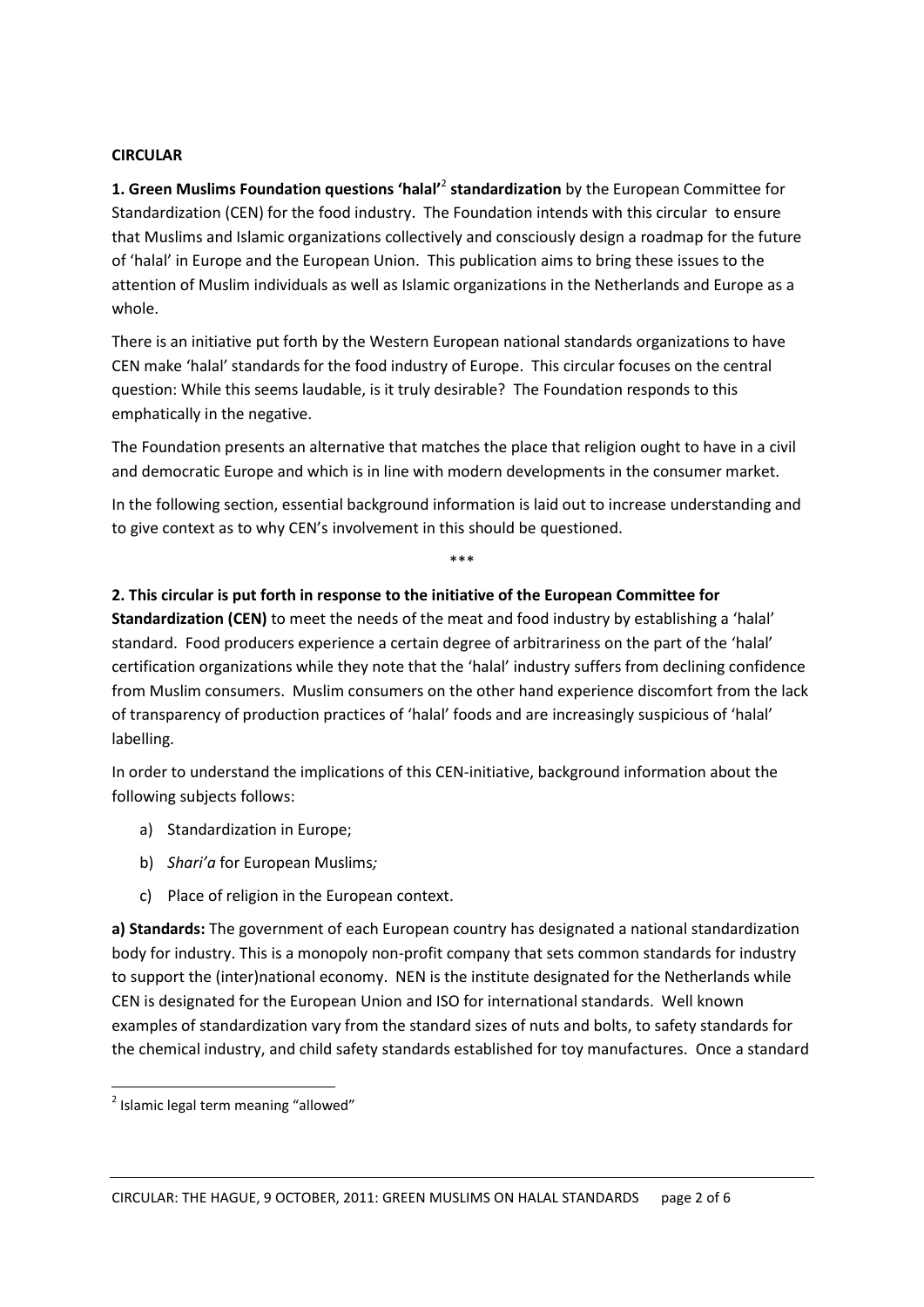is adopted, national legislation can refer to it adding a legal context. The CEN standards are required by law.

**b)** *Shari'a* **(Islamic law)** consists of rules that practising Muslims follow. These requirements are defined in (classical) works and are regularly supplemented with rulings (*fatwas*) from Islamic legal scholars (*'ulama*). There are considerable differences in the extent to which Muslims accept these rulings, reflecting the variance in opinion among the *'ulama* which is considered "a good affair". This is inherent in (*Sunni*) Islam which has no central authority and as such has no hierarchy of authority on religious affairs. Individual Muslims choose to accept rulings (fatwas).

The term 'halal' is a legal term from *shari'a*. Halal rulings are clear cut in covering requirements and prohibitions regarding the slaughter of animals. Less clear in halal rulings are issues such as livestock living conditions and chemical transformations that industrial food ingredients have undergone.

Development of *Shari'a* rulings in regard to modern food production practices is still in its early stages. This is partly caused by the rapid technological developments in agriculture and the food industry.

*Shari'a* is developed based on questions put to *'ulama* from the Muslim community (the *ummah*). The Muslim community is in many ways diverse: in terms of the dominance of a traditional Islamic school of law (*madhab*), in local culture and common values, and of course also in that Muslims have their own individual choices regarding personal values. Diversity in humanity and in the Muslim community is celebrated in Islam with the understanding "that we may learn from each other". Despite this diversity, and also thanks to the core appreciation of multiple (yet legally acceptable) viewpoints, Muslims form a single united community.

c) In a highly individualized society such as in Europe, the right of individual Muslims to choose must be upheld. This choice should not be dictated by outside opinions, a government or an industry. **The place of religion in European societies** has changed in the sense that the perception of religion and spirituality has become more individualistic. The (religious) institutions have seen their influence diminished, but Europeans still make use of the religious freedoms that have been the basis of the political and social heritage developed over the last centuries.

The principle in Europe known as "separation of church and state" is essential. This secular principle prevents a dominant movement from imposing its will on other groups through government force. Note that in the contemporary context, this implies protection from impositions by the atheist movement as well.

In (*Sunni*) Islam religious authority of a leader or organization does not go beyond their own followers. And even then, the individual beliefs on specific topics play an important role. In the contemporary context, no Islamic denomination in or outside Europe may impose its will on another Islamic denomination, even more so not via European states or the European Union.

So far we've covered the following subjects: the basic notion of standardization and European law, *shari'a* and diversity in the Muslim community, secularism and freedom of the individual in Europe.

\*\*\*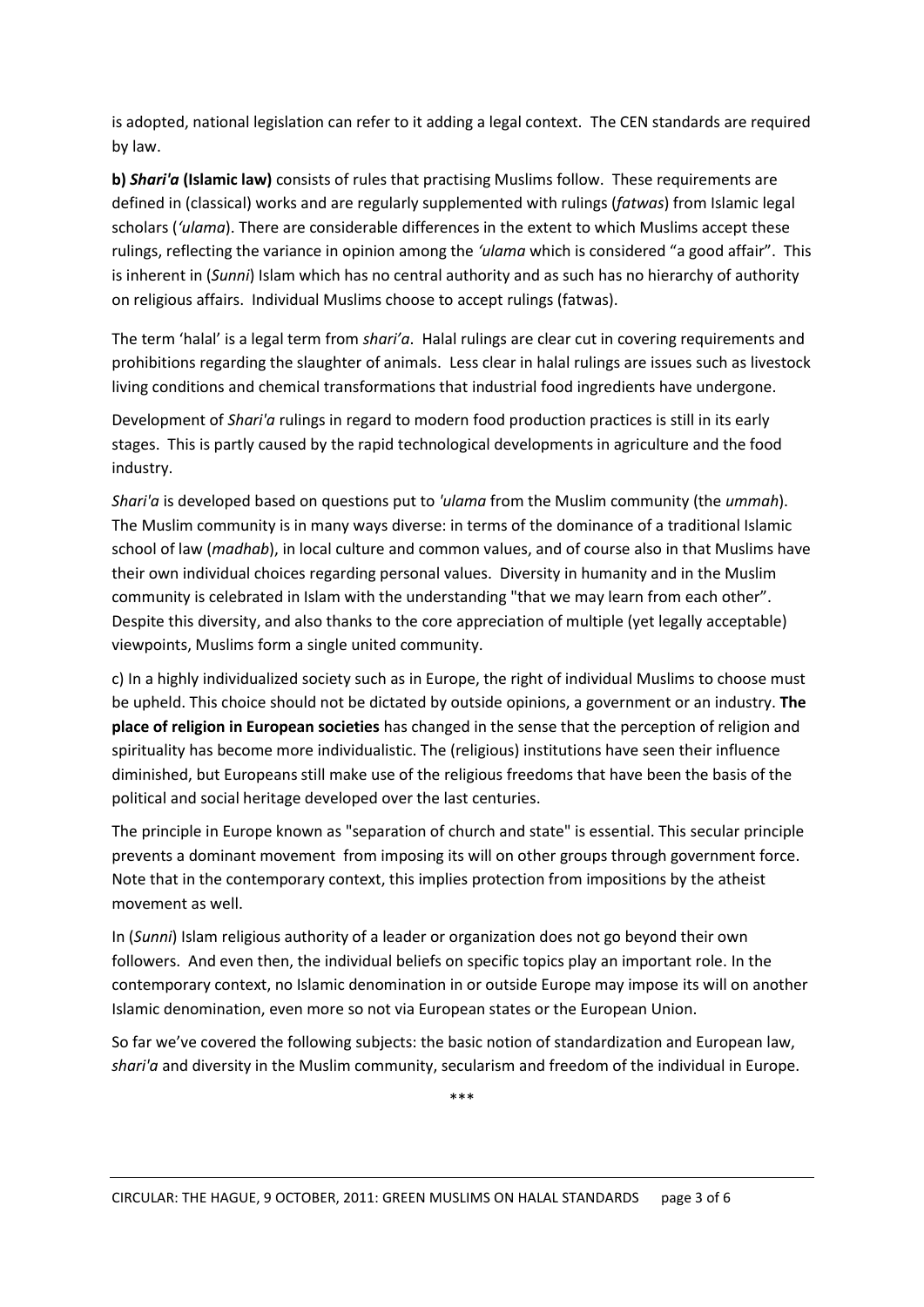**3. The following questions can be put under the category "standardizing halal".** They are generally meant rhetorically.

Is identifying food as halal part of *shari'a*?

Is the definition of halal reserved for *shari'a* and Muslims or may industry and government make their own definition?

Is it possible to standardize this part of *shari'a* in an industrial norm? Are there examples in which religious law has been standardized by government in the secular societies of the European Union?

If the standardization is possible under law, is it expected that consensus will be reached to establish one single standard for each part of the food production process, such as: the method of slaughter, genetically modified seeds, and any synthetic ingredients such as transformed animal products (for example: gelatin)?

What interpretation methodology should be applied to develop this food component of *shari'a* in Islam?

Who is entitled to declare a product or ingredient as 'halal' and who has the right to appoint them?

If *'ulama* are entitled to make these rulings, to what extent should they be guided by the needs of Muslim consumers? If *'ulama* are entitled to make these rulings, to what extent should they be guided by the needs of industry?

Which *'ulama* are involved in the 'halal' standardization project and what are their objectives and interests? Should the designation of food as 'halal' always be clear-cut or should there be room for different interpretations? From the perspective of the Muslim consumer: if a generic 'halal' standard is established, to what extent is the need for transparency met with respect to minority or individual views?

Who are the stakeholders in this 'halal' standardization project? What weight do Islamic stakeholders have relative towards (non-Islamic) industrial stakeholders and, eventually, towards government organizations? This with respect to their political influence and economic power and in terms of the freedom to exercise a genuine Islamic and/or non-mainstream view.

How can Muslim consumers voice their view in the establishment of a 'halal' standard? Can the Muslim consumer leave the matter in question to involved *'ulama*, mosque and other Islamic organizations and commercial 'halal' certification companies? Is it conditional that European Muslims from these organizations are also organized in democratic Muslim consumer associations?

How can the integrity of the Islamic parties involved in the 'halal' standardization project be monitored?

Practically speaking, how would the 'halal' labelling take form? Would consumers have insight into the details they're interested in? Would labelling service the diverse 'halal' views or is a "one size fits all" approach proposed?

If the 'halal' standards of the CEN project succeed, will the European Union have the final say on the use of the term 'halal' as a trademark *de facto* or *de jure*?

What means will the EU use to prosecute in the case of violations of the use of 'halal' labelling?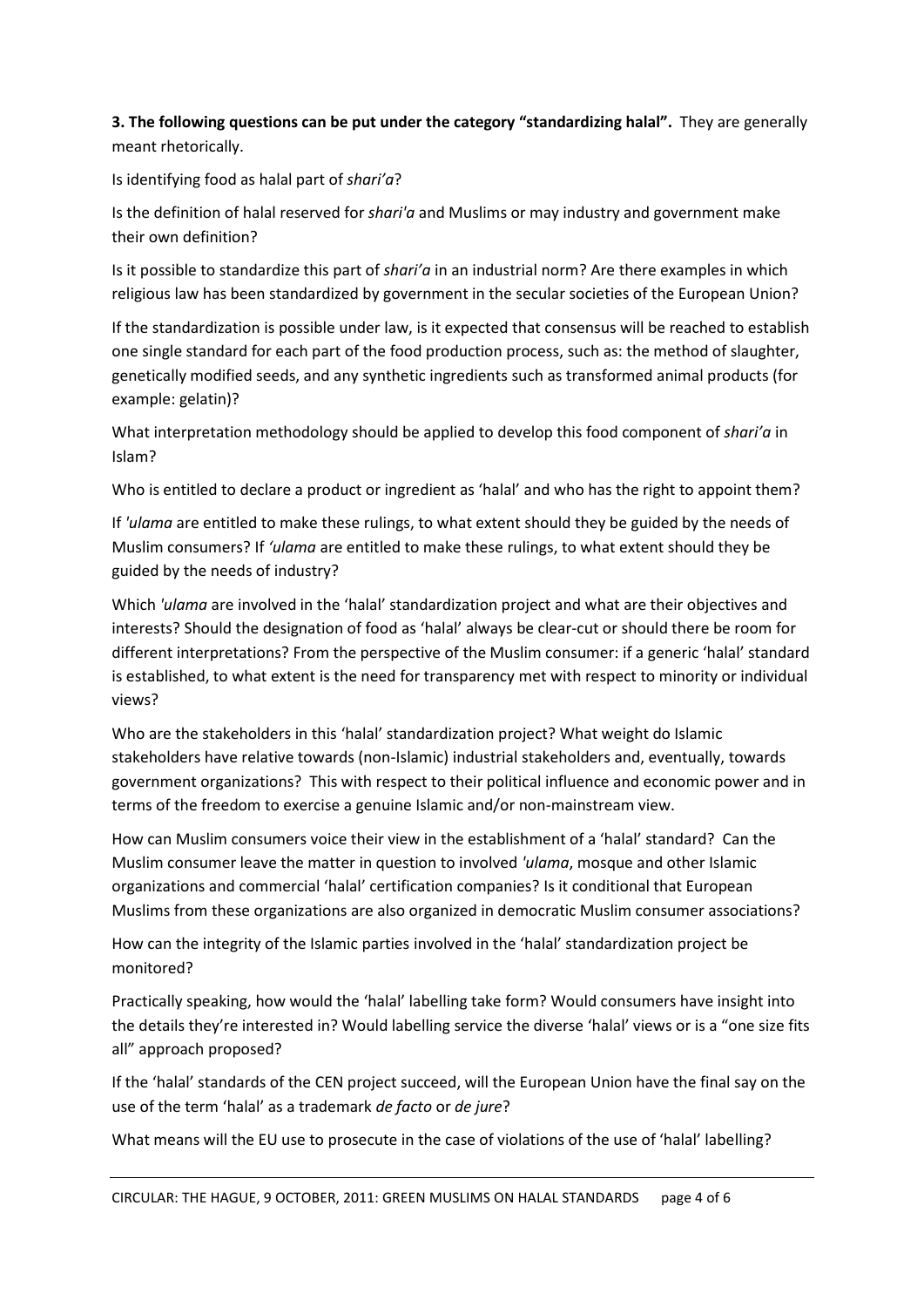Are there other parts from *shari'a* which the industry and business need to have standardization on by the European Union, such as: prayer times during working hours, determining the fasting times during Ramadan or deciding when the Muslim holidays take place?

If the 'halal' standard by CEN would be established, what are the options for future generations of Muslims to adapt both the content of this standard and the infrastructure of involved institutions?

Is it possible to address the need for clarity regarding halal criteria without providing a 'halal' standard?

Addressed below is an alternative direction to the approach chosen so far by CEN *cum suis*.

\*\*\*

# **4. Green Muslims Foundation stands for a sustainable society**

The Foundation considers it undesirable that government and industry dictate what view its citizens take regarding halal issues. To do so would surely and slowly erode trust by Muslim citizens and consumers of government and industry.

The Foundation believes that ensuring the halal status of foodstuffs should be conducted by the Muslims themselves. Muslims would have to tackle this in a way that does justice to the democratic principle so as to take account of minorities and vulnerable groups within their ranks. If they fail in this, they increase the mutual distrust between Muslims of different viewpoints, where the current political constellation requires greater unity among Muslims.

The Foundation sees the creation of transparency as the only viable way to facilitate the meeting of supply and demand of halal food. For meat products, standard tables (with sufficient detail to be useful for consumers of the various viewpoints) can be designed that can be printed relatively easily on labels. In contrast, the complex products of the food processing industry are not easy to adequately label. Muslim consumers can only be served by full and specific information.

Adequate information should be the aim rather than a general binding opinion of whether a product is 'halal' (allowed) or 'haram' (forbidden). For this judgment *'ulama* and bodies of various schools of Islamic thought are the appointed parties. Technological tools like websites and smartphone/mobile apps can be used to facilitate the consumer in his/her choices. In this sense, the phenomenon of Muslim consumers is one of the manifestations of the emancipated consumer that is seen to be upcoming (consumerism).

The Foundation considers the religious Muslim consumer as an ethical consumer like vegetarians, organic or vegan consumers, or consumers who boycott products produced with child labor, slavery, or genetically modified foods. In addition, the Muslim consumer as a religious consumer is also a health conscious consumer because he or she considers that consumption affects one's spiritual health. In this view, physical and mental health is seen to be two sides of the same coin. Like transparency is essential for consumers with certain food allergies - and consumers and medical authorities stand together on this - so should Muslim consumers and Muslim scholars stand up for transparency in issues of importance to them.